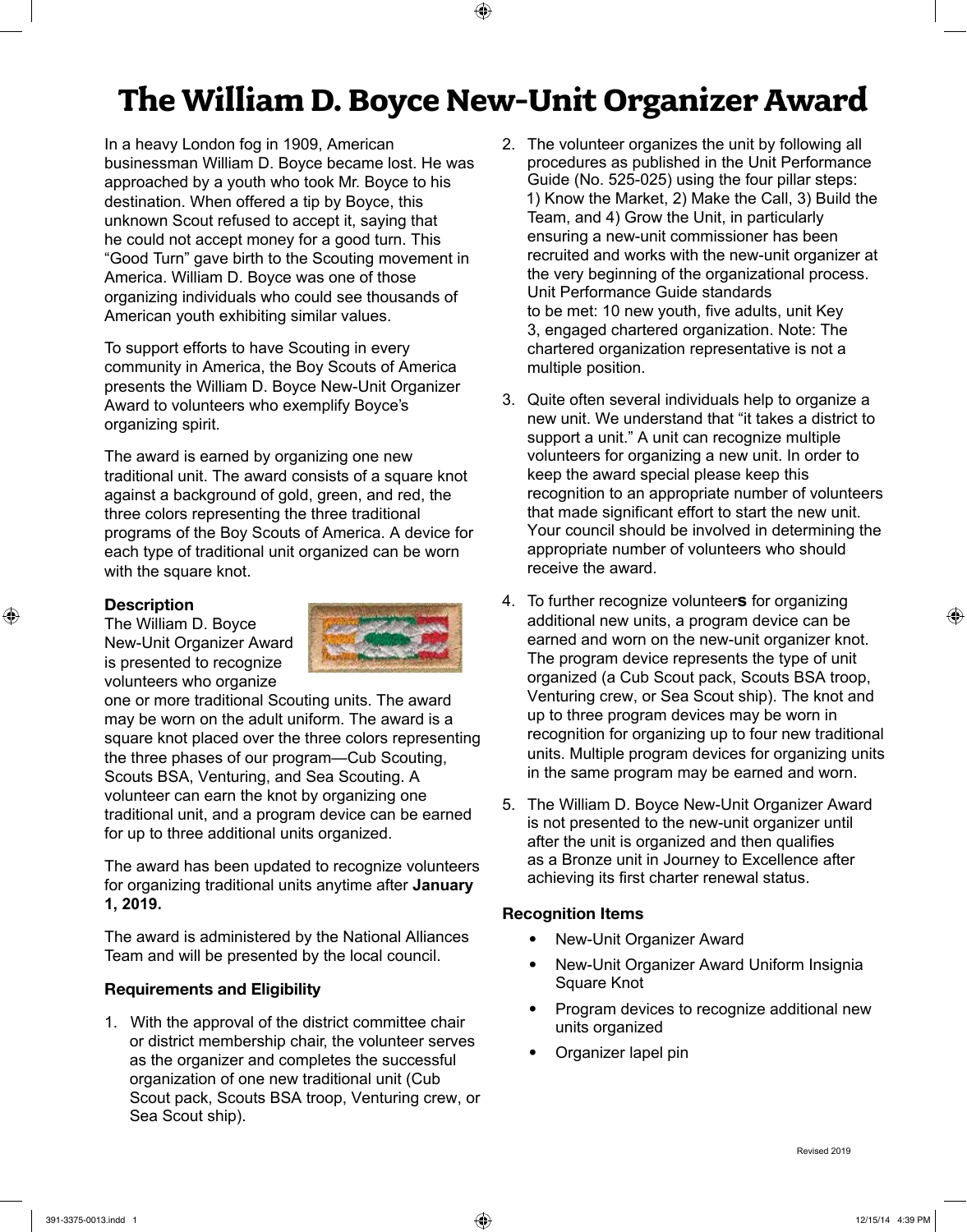**Volunteer Scorecard**

William D. Boyce New-Unit Organizer Award

### Become familiar with the methodology outlined in the Unit Performance Guide. Follow those guidelines.

#### **Date Step Completed**

- 1. Be assigned a new-unit prospect. Determine if the organization's values are compatible with BSA values. 2. Make an appointment with the head of the organization to talk about Scouting. 3. Promote the benefits of Scouting during a presentation to the head of the organization. This meeting should result in the organizational leader agreeing to charter a Scouting unit. The new-unit commissioner who will serve this unit for three years goes along to this meeting. His or her role at this meeting is to make that commitment to the organizational leader. 4. The organization officially adopts the Scouting program and appoints a chartered organization representative. 5. The chartered organization representative appoints an organizing committee of three to five individuals. Under the leadership of the new-unit organizer, a BSA unit commissioner and district trainer are assigned to the committee and the following take place. 6. The unit leadership (at least five) is selected, approved, and recruited by the organization. 7. The unit leadership is trained with Fast Start and position-specific training. 8. The BSA district trainer helps the unit committee and unit leader plan three to six months of programs. 9. The unit committee and unit leader hold an organizational meeting(s) to collect
	- 10. The unit leader completes the paperwork and transmits the fees to the local council office.

applications and fees.

- 11. Youth (at least 10) attend the new unit's first meeting. New-unit youth and adults are presented Founder's Bars.
- 12. The BSA district trainer helps the new-unit commissioner conduct a charter presentation ceremony at a meeting of the organization.
- 13. The new unit successfully renews its charter for another year and receives Journey to Excellence recognition as at least a Bronze unit.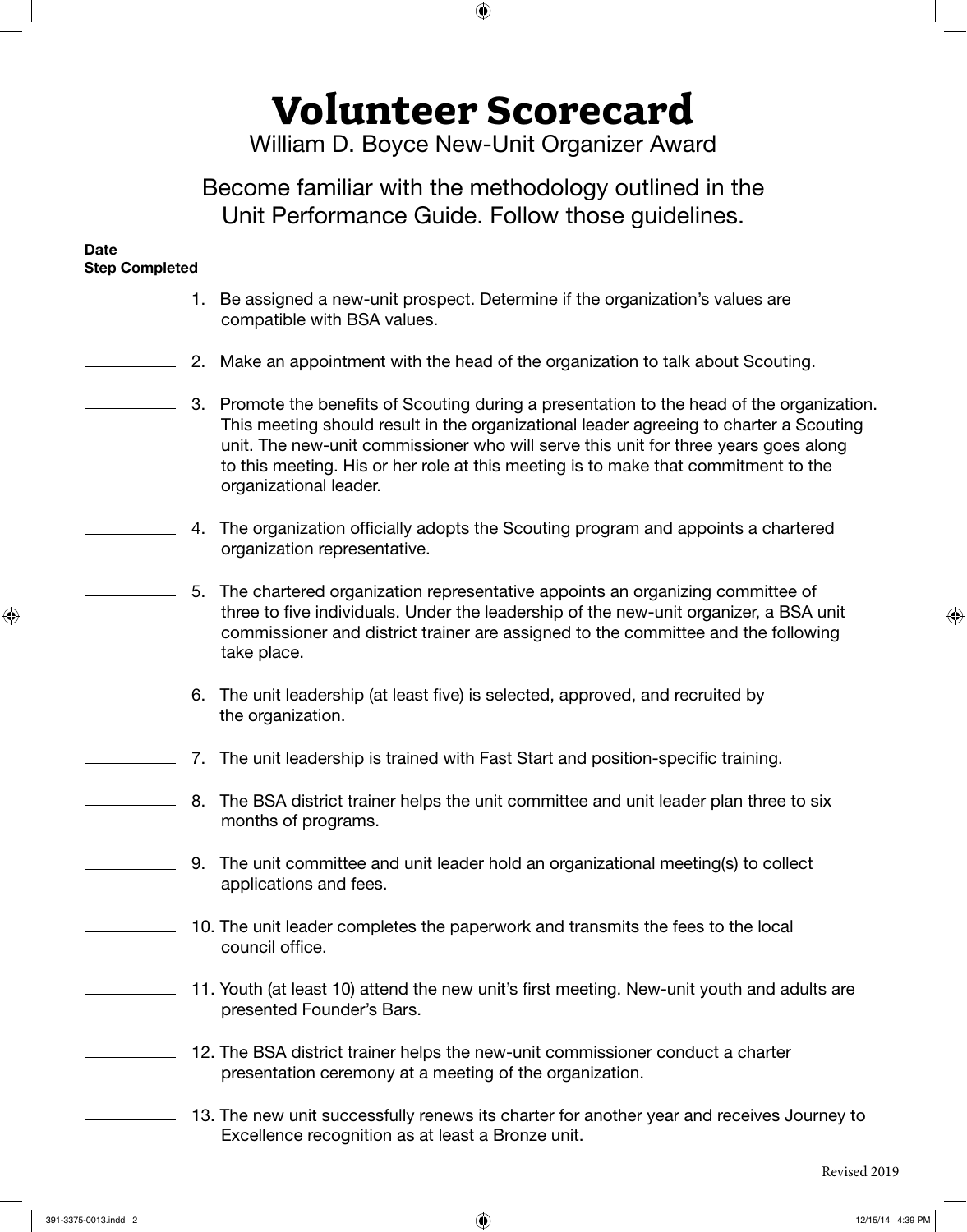# **Certification of Completion**<br>William D. Boyce New-Unit Organizer Award

| 1. Complete this section before proceeding. |                    |                      |
|---------------------------------------------|--------------------|----------------------|
|                                             |                    |                      |
| <b>Organization Name</b>                    |                    | Organizer Name $(s)$ |
| to organize a                               |                    |                      |
| Pack, Troop, Crew, Ship                     |                    |                      |
| <b>District Chair's Signature</b>           | <b>Date Signed</b> |                      |